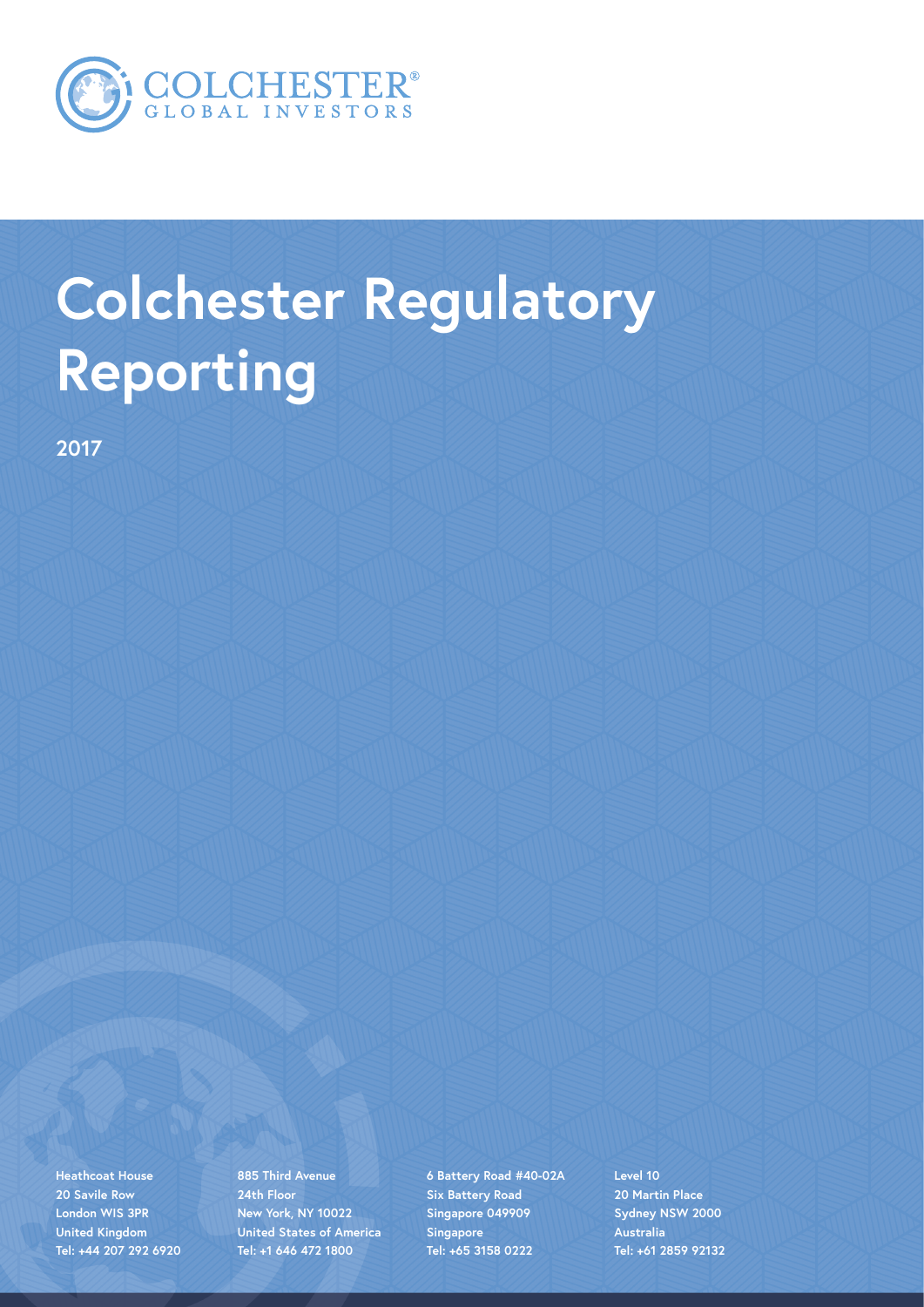

# **MiFID II Regulatory Technical Standards 28 – 'Top 5 Report'**

Review period: 01 January 2017 to 31 December 2017

| <b>Class of Instrument</b>                                                            | Debt Instruments - Bonds                                           |                                                                    |                        |                           |                         |
|---------------------------------------------------------------------------------------|--------------------------------------------------------------------|--------------------------------------------------------------------|------------------------|---------------------------|-------------------------|
| Notification if < 1 average trade per<br>business day in the previous year            | N                                                                  |                                                                    |                        |                           |                         |
| Top five execution venues ranked in<br>terms of trading volumes (descending<br>order) | Proportion of<br>volume traded<br>as a % of total<br>in that class | Proportion of<br>orders executed<br>as % of total in<br>that class | % of passive<br>orders | % of aggressive<br>orders | % of directed<br>orders |
| <b>HSBC Bank Plc</b><br>Type: Counterparty<br>LEI: MP6I5ZYZBEU3UXPYFY54               | 13.26%                                                             | 12.89%                                                             | N/A                    | N/A                       | 0%                      |
| Barclays Bank Plc<br>Type: Counterparty<br>LEI: G5GSEF7VJP5I7OUK5573                  | 7.61%                                                              | 5.28%                                                              | N/A                    | N/A                       | 0%                      |
| Deutsche Bank AG<br>Type: Counterparty<br>LEI: 7LTWFZYICNSX8D621K86                   | 6.71%                                                              | 6.00%                                                              | N/A                    | N/A                       | 0%                      |
| <b>BNP Paribas</b><br>Type: Counterparty<br>LEI: ROMUWSFPU8MPRO8K5P83                 | 6.30%                                                              | 3.78%                                                              | N/A                    | N/A                       | 0%                      |
| J.P. Morgan Securities PLC<br>Type: Counterparty<br>LEI: K6Q0W1PS1L1O4IQL9C32         | 6.16%                                                              | 6.78%                                                              | N/A                    | N/A                       | 0%                      |

| <b>Class of Instrument</b>                                                             | Currency derivatives - Swaps and Forwards                          |                                                                    |                        |                           |                         |
|----------------------------------------------------------------------------------------|--------------------------------------------------------------------|--------------------------------------------------------------------|------------------------|---------------------------|-------------------------|
| Notification if < 1 average trade per<br>business day in the previous year             |                                                                    |                                                                    | N                      |                           |                         |
| Top five execution venues ranked in<br>terms of trading volumes (descending<br>order)  | Proportion of<br>volume traded<br>as a % of total<br>in that class | Proportion of<br>orders executed<br>as % of total in<br>that class | % of passive<br>orders | % of aggressive<br>orders | % of directed<br>orders |
| The Northern Trust Company<br>Type: Counterparty<br>LEI: 6PTKHDJ8HDUF78PFWH30          | 37.69%                                                             | 39.77%                                                             | N/A                    | N/A                       | 24.47%                  |
| Citibank N.A.<br>Type: Counterparty<br>LEI: E57ODZWZ7FF32TWEFA76                       | 25.11%                                                             | 11.77%                                                             | N/A                    | N/A                       | 8.71%                   |
| J.P. Morgan Securities PLC<br>Type: Counterparty<br>LEI: K6Q0W1PS1L1O4IQL9C32          | 12.01%                                                             | 12.29%                                                             | N/A                    | N/A                       | 8.90%                   |
| State Street Bank and Trust Company<br>Type: Counterparty<br>LEI: 571474TGEMMWANRLN572 | 7.05%                                                              | 9.58%                                                              | N/A                    | N/A                       | 100.00%                 |
| JPMorganChase Bank N.A.<br>Type: Counterparty<br>LEI: 7H6GLXDRUGQFU57RNE97             | 6.22%                                                              | 10.00%                                                             | N/A                    | N/A                       | 17.18%                  |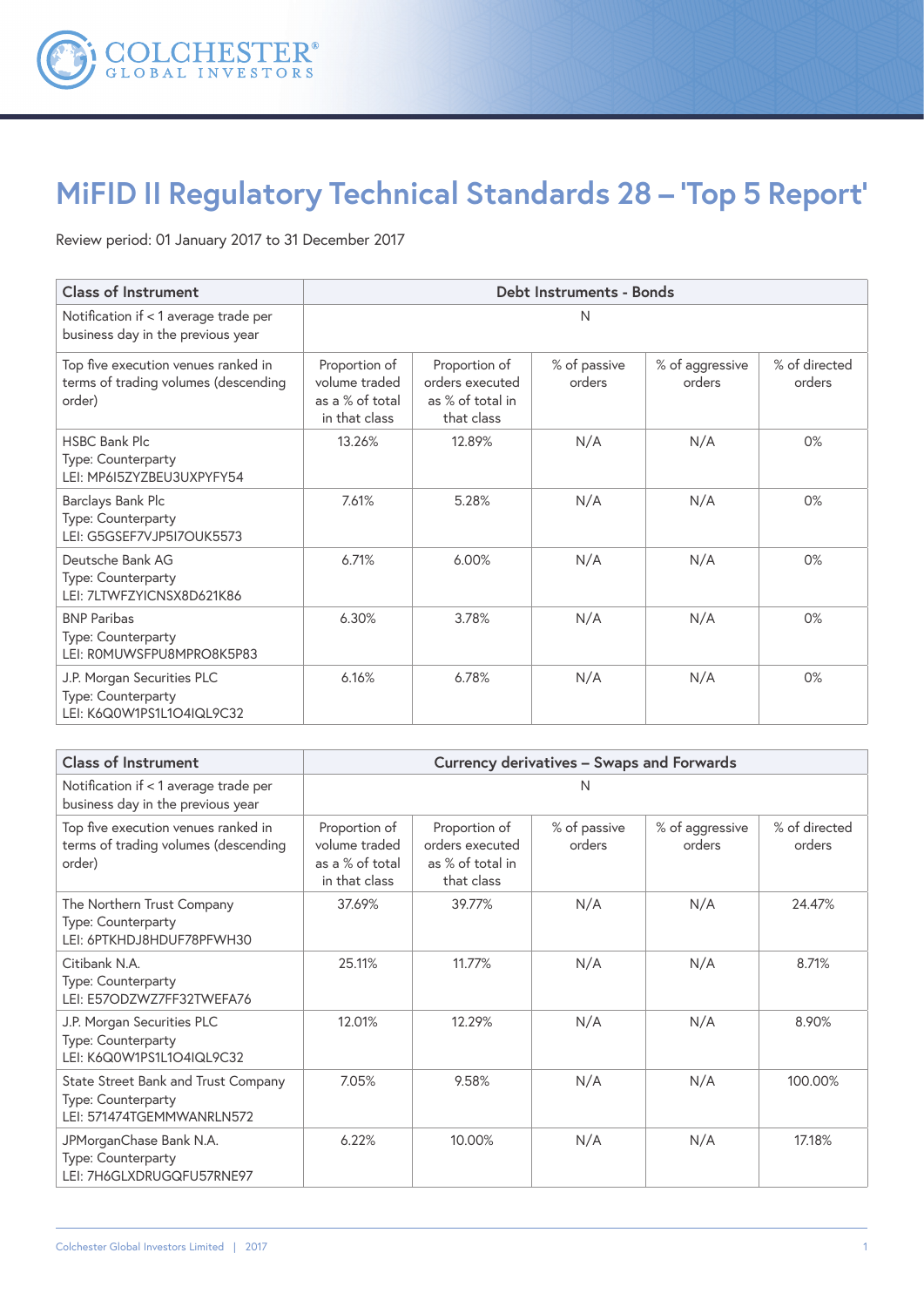

| <b>Class of Instrument</b>                                                            | <b>Interest Rate Derivatives - Swaps</b>                           |                                                                    |                        |                           |                         |
|---------------------------------------------------------------------------------------|--------------------------------------------------------------------|--------------------------------------------------------------------|------------------------|---------------------------|-------------------------|
| Notification if < 1 average trade per<br>business day in the previous year            |                                                                    |                                                                    | γ                      |                           |                         |
| Top five execution venues ranked in<br>terms of trading volumes (descending<br>order) | Proportion of<br>volume traded<br>as a % of total<br>in that class | Proportion of<br>orders executed<br>as % of total in<br>that class | % of passive<br>orders | % of aggressive<br>orders | % of directed<br>orders |
| J.P.Morgan Chase Bank NA<br>Type: Counterparty<br>LEI: 7H6GLXDRUGQFU57RNE97           | 99.16%                                                             | 87.50%                                                             | N/A                    | N/A                       | 0%                      |
| J.P. Morgan Securities PLC<br>Type: Counterparty<br>LEI: K6Q0W1PS1L1O4IQL9C32         | 0.84%                                                              | 12.50%                                                             | N/A                    | N/A                       | 0%                      |

| <b>Class of Instrument</b>                                                            | Interest rate derivatives - Futures                                |                                                                    |                        |                           |                         |
|---------------------------------------------------------------------------------------|--------------------------------------------------------------------|--------------------------------------------------------------------|------------------------|---------------------------|-------------------------|
| Notification if < 1 average trade per<br>business day in the previous year            |                                                                    |                                                                    | Υ                      |                           |                         |
| Top five execution venues ranked in<br>terms of trading volumes (descending<br>order) | Proportion of<br>volume traded<br>as a % of total<br>in that class | Proportion of<br>orders executed<br>as % of total in<br>that class | % of passive<br>orders | % of aggressive<br>orders | % of directed<br>orders |
| Barclays Bank Plc<br>Type: Counterparty<br>LEI: G5GSEF7VJP5I7OUK5573                  | 98.82%                                                             | 56.82%                                                             | 0%                     | 100%                      | 0%                      |
| Citigroup Global Markets Plc<br>Type: Counterparty<br>LEI: XKZZ2JZF41MRHTR1V493       | 1.18%                                                              | 43.18%                                                             | 0%                     | 100%                      | $0\%$                   |

| <b>Class of Instrument</b>                                                         | Securities financing transactions - Repurchase agreements<br>(Repo & reverse repo) |                                                                       |  |  |
|------------------------------------------------------------------------------------|------------------------------------------------------------------------------------|-----------------------------------------------------------------------|--|--|
| Notification if < 1 average trade per<br>business day in the previous year         | Υ                                                                                  |                                                                       |  |  |
| Top five execution venues ranked in terms<br>of trading volumes (descending order) | Proportion of volume traded as a<br>percentage of total in that class              | Proportion of orders executed as<br>percentage of total in that class |  |  |
| J.P. Morgan Securities LLC<br>Type: Counterparty<br>LEI: ZBUT11V806EZRVTWT807      | 75.88%                                                                             | 59.30%                                                                |  |  |
| J.P. Morgan Securities PLC<br>Type: Counterparty<br>LEI: K6Q0W1PS1L1O4IQL9C32      | 24.12%                                                                             | 40.70%                                                                |  |  |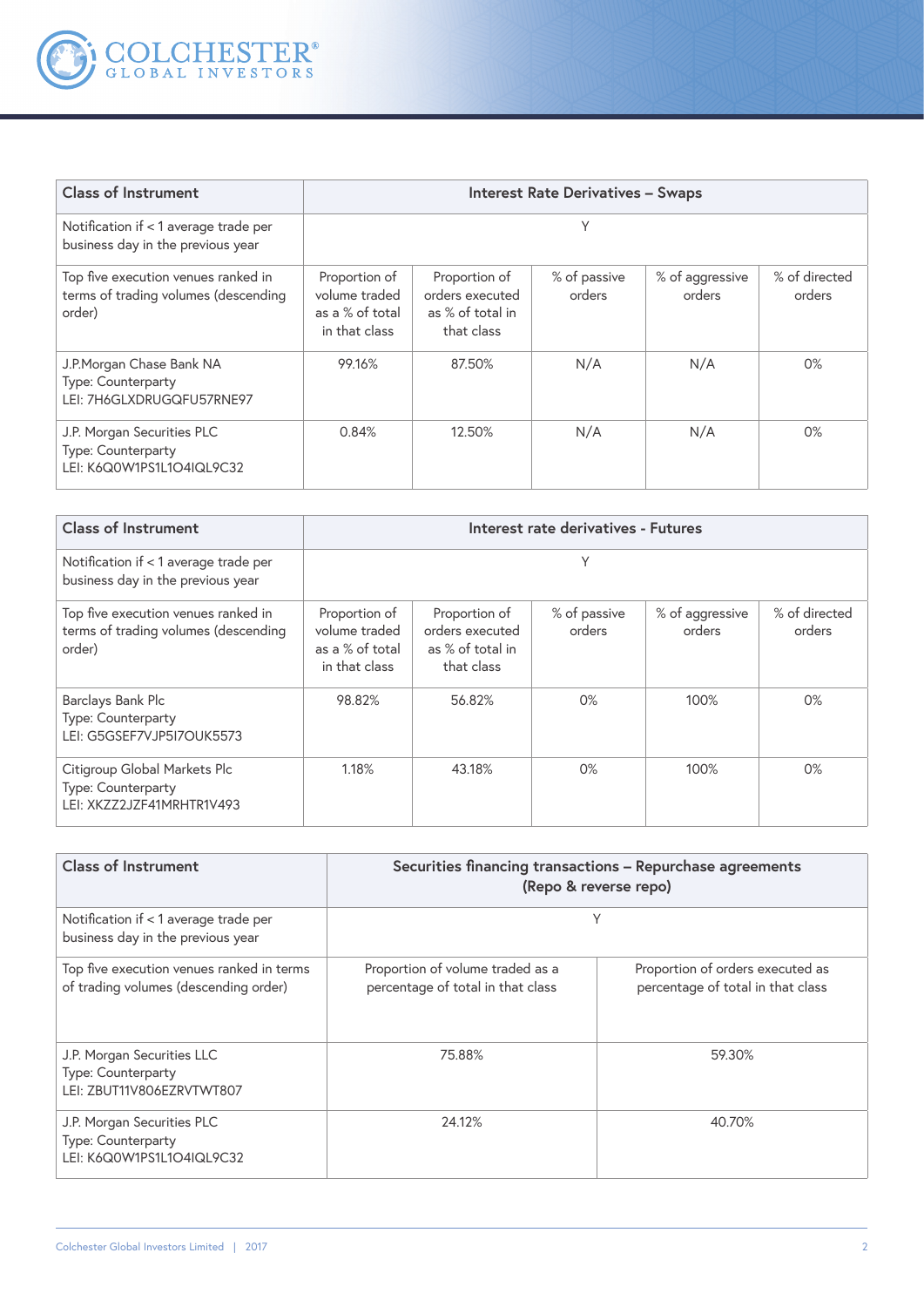

### **Explanatory notes**

All of Colchester's clients are classified as 'Professional Clients' (under FCA and equivalent definitions) thereby the top 5 report relates to this type of client only.

In line with the ESMA Q&As, the top 5 entities have been provided at individual firm level and not aggregated or consolidated at the group level. For example, JP Morgan Chase Bank NA and JP Morgan Securities Plc (individual firm level) as opposed to JP Morgan (group level). Please note, if Colchester compiled a report at group level, the results of the top 5 brokers may vary.

With the exception of futures trading, Colchester is of the view that the passive and aggressive distinction is only relevant where the trading venue in question maintains the type of order book that enables members of the trading venue to trade both passively and aggressively.

With the exception of futures trading where orders are placed or transmitted for execution on an exchange, all other financial instruments are traded directly with trading venues, Multilateral Trading Facilities (MTF), Systematic Internaliser (SI) etc.

## **MiFID II Regulatory Technical Standards 28 – 'Qualitative Report'**

**(a) An explanation of the relative importance the firm gave to the execution factors of price, costs, speed, likelihood of execution or any other consideration including qualitative factors when assessing the quality of execution;**

Prior to Colchester Global Investors executing a transaction for a client account, multiple bids or offers from approved counterparties will typically be solicited. Colchester evaluates the following factors at the time of execution (ranked in order of relative importance):

| <b>Execution factors</b>                                               | <b>Relative Importance</b> |
|------------------------------------------------------------------------|----------------------------|
| Price                                                                  |                            |
| Size, time and nature of the order                                     |                            |
| Market conditions                                                      |                            |
| Financial instrument liquidity                                         |                            |
| Quality, likelihood and speed of execution and settlement of the order | 5                          |

Price is typically the most important factor considered when executing a trade, but there will be situations when it is not, such as when:

- executing a large order, as being able to transact the whole order at a less favourable price may be more important than executing part of the order at a better price;
- the likelihood of execution and provision of liquidity may be more important than price;
- raising cash to fund redemptions, as speed may take priority over price;
- the volatility of price may make speed a greater priority; or
- the choice of execution venue may be limited for certain instruments.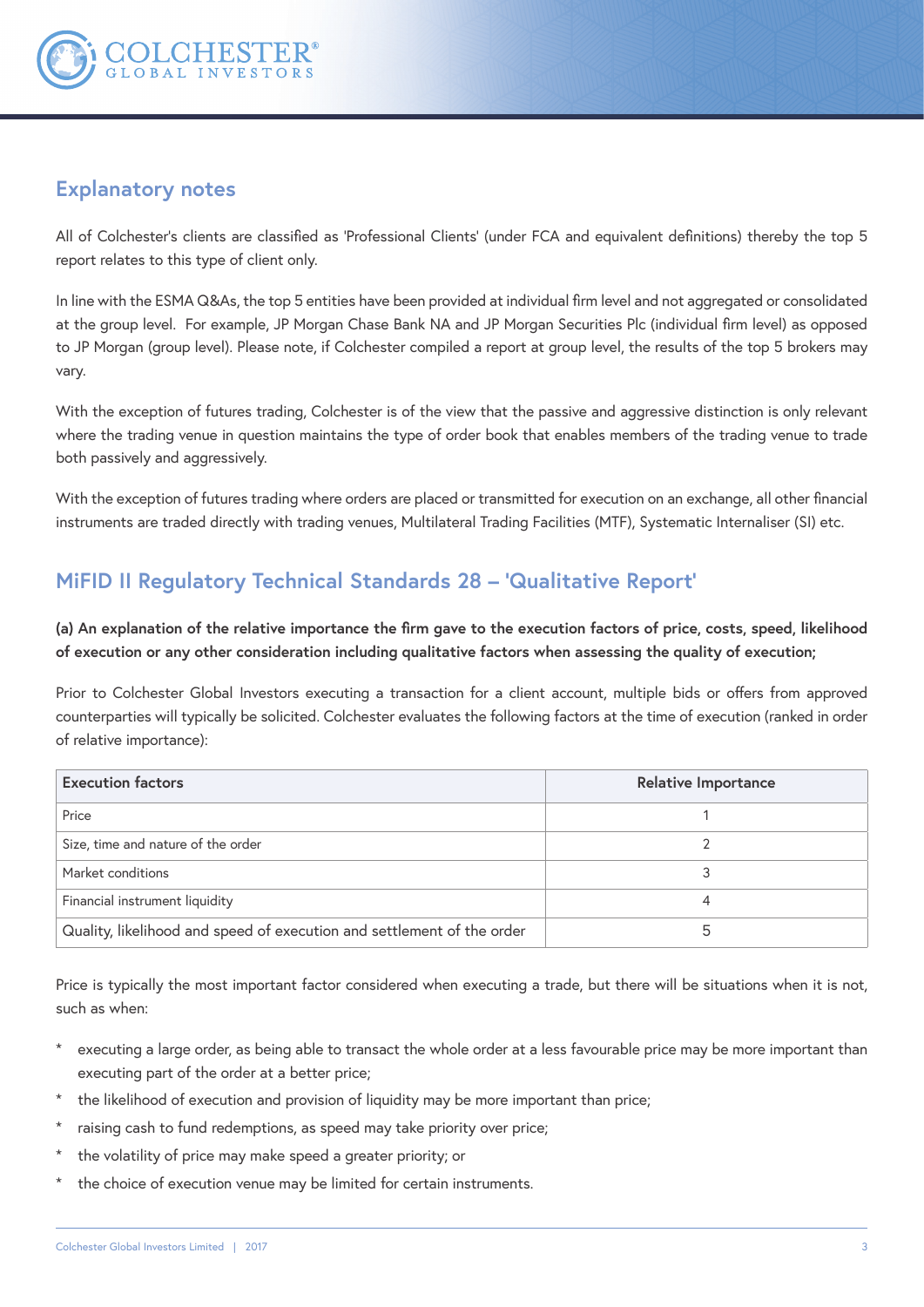

Investment decisions are implemented as soon as reasonably practicable (subject to the execution factors listed above).

Should Colchester determine that an order is large relative to the relevant market, that order may be executed over a longer period of time in consultation with the investment management team. Similarly, orders that are large relative to market trading size may be executed with a single counterparty and/or over a longer period of time if the dealing team determines that a better result may be obtained. Colchester does not use stop loss orders as part of its trading methodology.

#### **(b) A description of any close links, conflicts of interests, and common ownerships with respect to any execution venues used to execute orders;**

Foreign exchange orders are executed on behalf of Colchester's commingled funds with an affiliate of the Depositary of its Irish UCITS and with the Custodial Trustee of its US funds. Such dealings with this execution venue are undertaken in accordance with Colchester's Best Execution Policy.

**(c) A description of any specific arrangements with any execution venues regarding payments made or received, discounts, rebates or non-monetary benefits received;** 

None

**(d) An explanation of the factors that led to a change in the list of execution venues listed in the firm's execution policy, if such a change occurred;** 

Factors of price and the nature of the order have led to several new execution venues being added to Colchester's approved broker list during 2017. These changes provided further depth of coverage in new and existing markets in order to obtain more competitive pricing for our clients.

**(e) An explanation of how order execution differs according to client categorisation, where the firm treats categories of clients differently and where it may affect the order execution arrangements;** 

All clients are classified as Professional Clients as defined by the Financial Conduct Authority (FCA). Therefore, our order execution procedures do not differ across our client base.

**(f) An explanation of whether other criteria were given precedence over immediate price and cost when executing retail client orders and how these other criteria were instrumental in delivering the best possible result in terms of the total consideration to the client;** 

Not applicable. We do not trade for Retail Clients as defined by the FCA.

**(g) An explanation of how the investment firm has used any data or tools relating to the quality of execution, including any data published under Delegated Regulation (EU) 2017/575;** 

Colchester monitors quality of execution in a number of ways:

Colchester's Dealing team review individual trades on execution to ensure rates obtained are in line or close to prevailing market rates in the circumstances of the particular trade, and to ensure execution venue performance matches expectations and market convention;